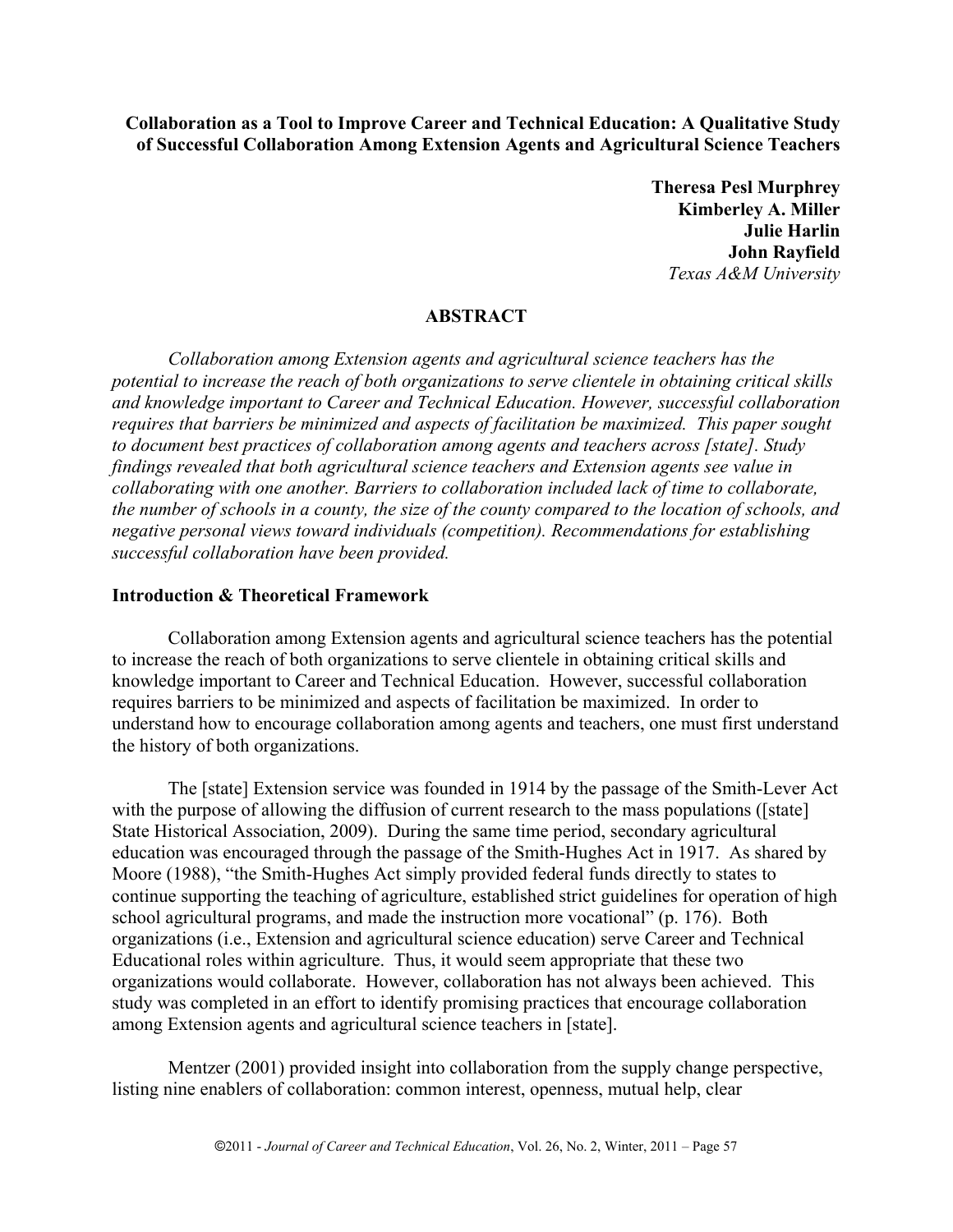expectations, leadership, co-operation, non-punishment, trust, benefit sharing, and technology. Understanding these nine enablers and deciding collectively how agricultural science teachers and Extension agents can benefit from that understanding have the potential to change collaboration efforts among the groups for the better. Margolis and Runyan (1998) described barriers related to collaboration among academicians, agencies, and community organizations. The authors shared that barriers to collaboration arise from differences in many areas including: the approach to defining problems and solutions, career advancement, work styles, time demands, and approaches to the use of information.

A review of literature conducted by Mattessich and Monsey (1992) also revealed categories of factors that research has shown can influence collaboration and provided a theoretical base for the study of collaboration in the context of Career and Technical Education in agricultural science education and Extension. Nineteen factors articulated in the study were grouped into six categories that included: environment, membership characteristics, process/structure, communication, purpose, and resources. The authors shared that each of these categories were identified in the literature as influencing the "success of collaborations formed by human service, government, and other nonprofit agencies" (p. 14). Each factor is supported by multiple studies that identified that item as influencing successful collaboration. For example, Rist, Hamilton, Holloway, Johnson, and Wiltberger (1980) conducted a longitudinal, ethnographic study that identified 12 of the 19 factors as influencing collaboration in educational settings. An additional study (Harbin, Eckland, Gallagher, Clifford, & Place, 1991) reported an analysis of six case studies related to factors influencing policy implementation and identified nine of the 19 factors as influencing collaboration. Further, Agranoff and Lindsay (1983) identified 11 of the 19 factors as influencing collaboration in their study focused on defining intergovernmental management. However, while this literature review provided a wealth of information it did not address the setting of Career and Technical Education delivered through agricultural science education programs and Extension.

Effective collaboration has the potential to improve job satisfaction. Brewer and McMahan-Landers (2003) found that a "lack of organizational support seem[ed] to have a greater impact on job satisfaction than stressors related to the job itself" (p. 44). Thus, if individuals involved in Career and Technical Education (e.g., agricultural science teachers, Extension agents) are able to collaborate, this in turn could provide a stronger, more tightly interwoven network of "organizational support" for all involved. Strong and Harder (2009) reported that "agents are asked to work long and abnormal hours that include nights, and weekends" (p. 3). Collaboration has the potential to assist agents and reduce job stress through joint approaches. Nestor and Leary (2000) reported that faculty members were more likely to be highly satisfied when support was provided in the work place. The same could be true for individuals involved in Career and Technical Education.

The importance of collaboration is not unique to agriculture. Sharfman and Gray (1991) provided insight into collaboration from the perspective of the garment industry. These authors argued that gaining an understanding of collaboration requires looking at both "competitive and institutional forces" (p.182) that affect the members. They further stated that "the context of any collaboration can be analyzed to determine the forces that are likely to shape its fate" (p. 205).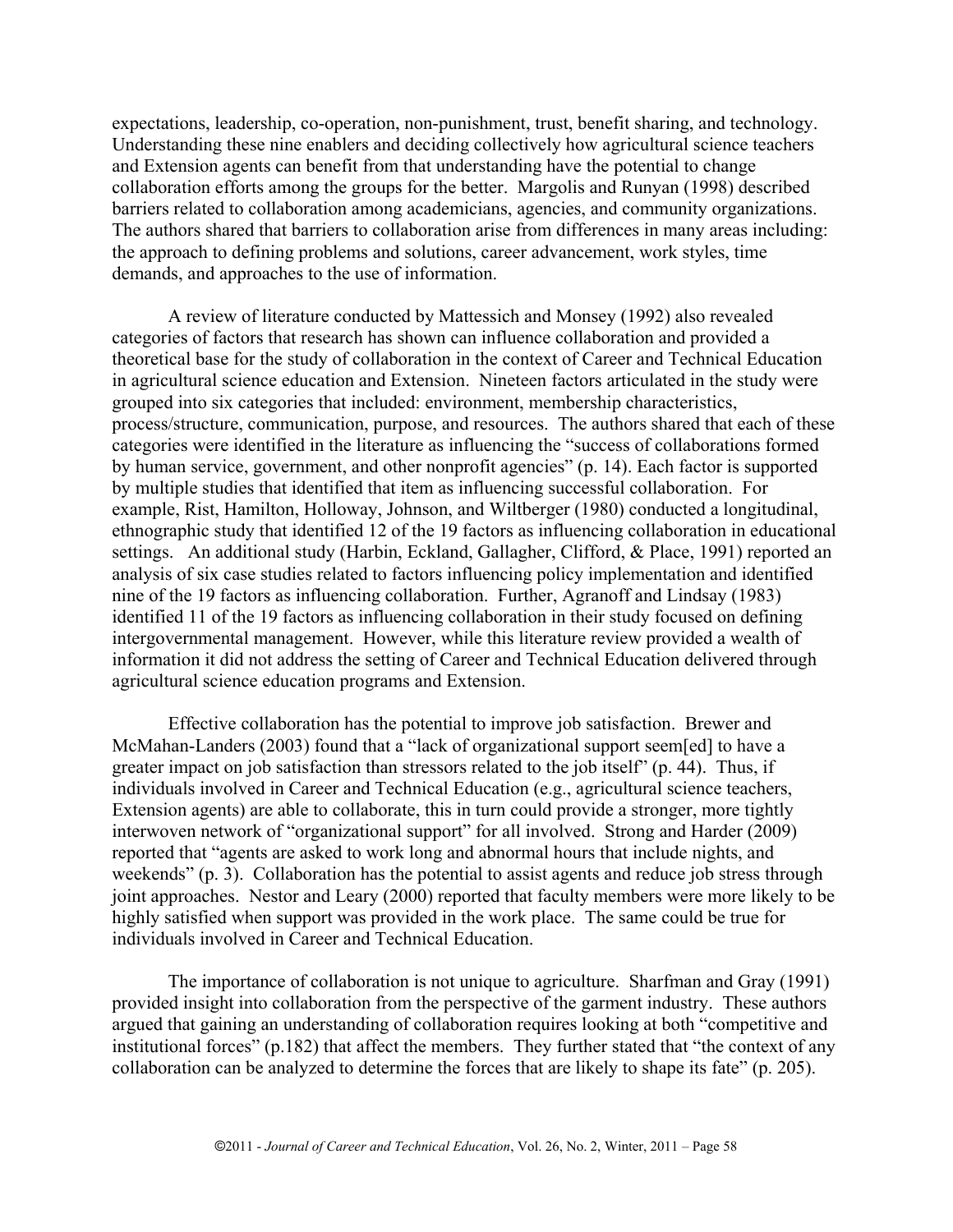The authors added that "efforts can be made to reduce the impact of the restraining forces and enhance the impact of supportive forces" (p. 205).

O'Lawrence (2007) reviewed vocational education at community colleges in California and reported a need to "continue building relationships between the California State University System and the community colleges" (p. 90). Collaboration was described as a means to prepare workers in a way that provided both classroom education and practical experience. This concept is mirrored in the work of Extension agents and agricultural science teachers, in that successful collaboration could benefit students by allowing an improved and enhanced learning experience, while also benefiting society through a better supply of educated and experienced workers. Stewart (2008) reported that "cooperation among teachers and administrators" (p. 29) was one factor that appeared to result in school achievement. In addition, an increase in teacher collaboration has also been shown to result in increased teacher self-efficacy (Shachar & Shmuelevitz, 1997) and has been "associated with increased levels of student achievement" (Goddard, Goddard, & Tschannen-Moran, 2007, p. 891). Collaboration has also been shown to help participants gain a more thorough understanding of the topic being discussed, and, in regard to ideas that have been accepted by the participant group, there is "more reiteration of and agreement with" these accepted solutions (Kruger, 1993, p. 173).

International studies also point to the importance of collaboration. Anamuah-Mensah, Asabere-Ameyaw, and Dennis (2007) examined the usefulness of educational curriculum in Ghana and issued a call for engagement with industry and employers in the curriculum. Schulz-Zander, Büchter, and Dalmer (2002) reported that in a study conducted in Germany, "collaboration with partners outside schools provides the opportunities to enrich the teachers' competencies" (p. 447).

# **Purpose**

The purpose of this study was to identify promising practices that encourage collaboration among Extension agents and agricultural science teachers in [state] by documenting examples, barriers, and influential factors identified by agents and teachers who have been successful at collaboration.

# **Methods and Procedures**

The study reported here is a component of a two-part study focused on successful collaboration that included a survey instrument, with both objective and open-ended questions, and a focus group session. Objective-type questions were not used in the qualitative research reported here; only those objective-type questions that described the sample were included. Responses to the open-ended questions and focus group session were examined qualitatively and are the focus of this study.

# *Participant Selection*

"Purposive and directed sampling through human instrumentation increases the range of data exposed and maximizes the researcher's ability to identify emerging themes that take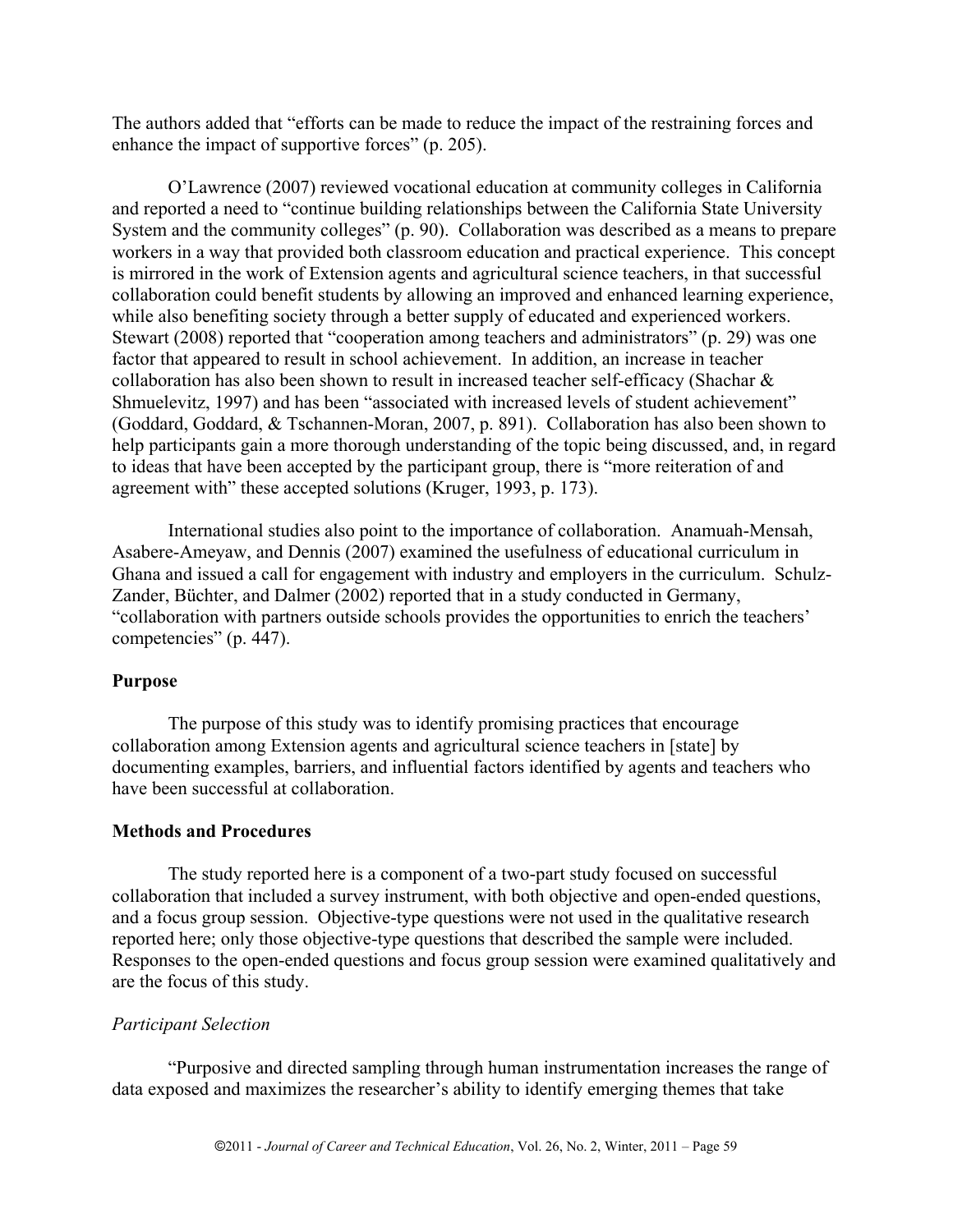adequate account of contextual conditions and cultural norms" (Erlandson, Harris, Skipper, & Allen, 1993, p. 82). Purposeful selection of participants was accomplished using a nomination process in which state leaders in 4-H and FFA organizations in [state] were asked to identify teachers and agents who collaborate well with their counterparts. Nominees were then contacted to confirm that they collaborate well with their teacher/agent counterpart and asked to provide names of counterparts they collaborate with along with additional names these individuals recommended. The focus of this study was "successful collaboration," thus it was critical to select participants who fit that criterion. Patton (2002) defined criterion sampling as to "study all cases that meet some predetermined criterion of importance" (p.238). Thus, a total of 45 individuals (21 agents; 24 teachers) were nominated by state leaders and 12 additional individuals (3 agents; 9 teachers) were identified by the original group, yielding a purposive sample of 57 individuals (24 agents; 33 teachers). A total of 33 respondents (15 agents; 18 teachers) completed the online survey which included the four open-ended questions. Of these 33 respondents, five respondents (2 agents; 3 teachers) selected not to contribute comments to the open-ended questions; thus, comments via the open-ended questions were received from 28 respondents (13 agents; 15 teachers). Of the original 33 respondents, a total of 12 (7 agents; 5 teachers) individuals participated in the focus group, which was held approximately two months following completion of the online survey.

### *Data Collection and Processing*

The four open-ended questions presented at the end of the quantitative instrument included: "Describe specific ways you have been able to collaborate;" "Why do you feel you have been able to collaborate?;" "What barriers exist that may have kept you from collaborating?;" and "Are there additional examples that you could share that exhibit collaboration…or lack of collaboration?" Written responses to these questions were transferred to a separate document and sorted as individual answers under each question column, each noted by a respondent number. Respondents were assigned a letter, (T) for agricultural science teacher or (A) for Extension agent, and a number based on order of response to maintain confidentiality of the respondents. Open-ended responses were then analyzed by researchers to identify themes, patterns, and categories. The constant-comparative method was followed during data analysis.

In order to gain rich and thorough information and input from respondents, statements and suggestions from open-ended question responses were incorporated into the creation of focus group questions. All participants who completed the online survey were invited to participate in the focus group session. Those who volunteered to participate were provided the option of participating via phone or online conferencing. Trustworthiness is an important component of qualitative research (Erlandson et al., 1993) and was established through the way in which individuals were contacted for participation. A researcher familiar with both groups corresponded with potential focus group participants. The focus group session lasted one hour. Questions used to guide the discussion included: "What is your definition of collaboration?;" "What are some common purposes of collaboration?;" "Does a rural or urban setting influence collaboration?;" "What are factors that encourage collaboration?;" "In your opinion, does involvement in 4-H or FFA as a youth organization impact collaboration?;" "What are some factors or stumbling blocks that inhibit collaboration?;" "How can collaboration be encouraged?;" "Is there benefit for one group over another [when collaborating]?;" and "What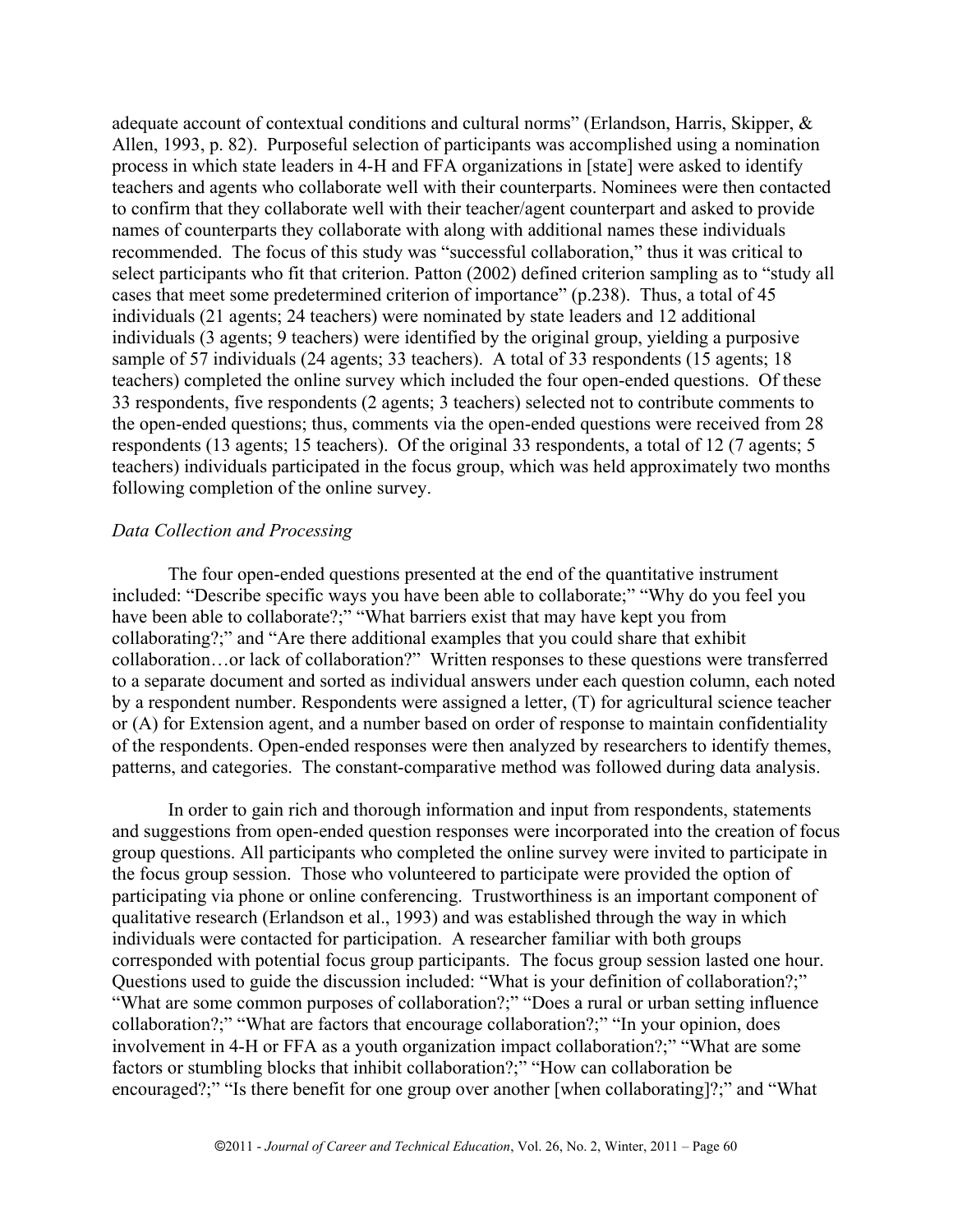are some recommendations for successful collaboration?" During the focus group session, three of the researchers recorded detailed notes.

Following the focus group session, each response was typed under the heading of the question it answered and was followed by the original respondents' letter and number, followed by an (F) to note that the response was exclusive to focus group questions. Reponses written down by all three researchers were then compared and complied into one document. Responses to focus group questions were analyzed for themes similar to those found in the open-ended questions to determine if they were exclusive to the focus group or reflected similar responses to the open-ended question responses. Triangulation can "provide insights about the same events or relationship" (Erlandson et.al., 1993, p. 115). Given that respondents who participated in the focus group session had also completed the online open-ended questions, triangulation was achieved through the analysis and comparison of open-ended responses, focus group notes, and observed audio intonations and online indications among these individuals. Findings are reported in aggregate instead of presenting the open-ended question results and focus group results separately due to the fact that the focus group session was an extension and compliment of the open-ended questions. The focus group session allowed further investigation of the topic, utilizing a sub-set of the sample that completed the open-ended questions.

## *Description of the Participants*

Participants in the overall study can be described as predominantly male (84%) between the ages of 31-50 (67%). Forty-eight percent reported being employed in their current position more than 10 years. The majority of participants reported that their program has between 101- 500 participants (75.8%) and categorized themselves as working in a rural setting (78%).

### **Findings**

An evaluation of open-ended responses and focus group session responses revealed findings that were grouped into the following categories: definition of collaboration, areas of collaboration, major factors influencing collaboration, and barriers to successful collaboration. Focus group session responses added specifically to the topics of defining collaboration, areas of collaboration, the influence of rural versus urban settings of both teachers and agents, and the influence of former involvement in 4-H or FFA. During the focus group session, agents and teachers were eager to share their personal recommendations to encourage and support collaboration between the groups, including specific recommendations to leaders in both Extension and agricultural education who are in a position to encourage, support, and promote collaboration efforts. Findings from both the open-ended questions and the focus group session are shared below.

#### *Definition of collaboration*

Respondents in the focus group session shared similar views on a definition for collaboration. All respondents who contributed felt that collaboration related to team effort on behalf of both organizations. As one respondent shared, "Having a goal and working together to get that goal accomplished … for example, stock shows, or validations" (A13F) is important,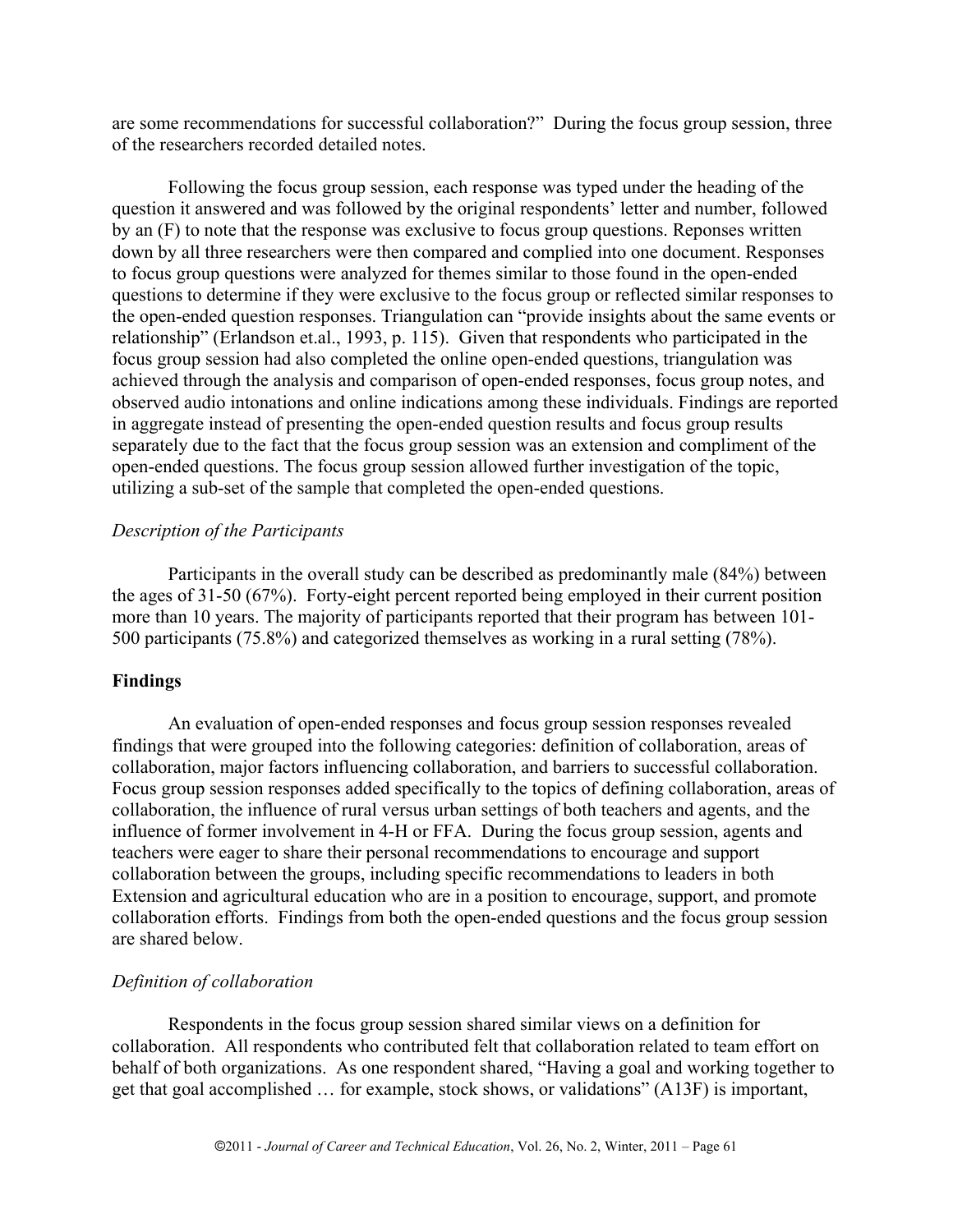while others indicated that "Team effort to accomplish a target goal" (T7F) was critical, and, "…successful collaboration is a team effort" (A14F) .

## *Areas of collaboration*

Responses to the open-ended questions revealed several areas of collaboration. Responses included: preparation of judging teams (A1, T5, T9, T17, A9, A12), animal transportation (T16, T6, A5, A11), use of livestock equipment (A9), programming efforts (A1, T1, A2, A4, A15, T7, T11, T12), leadership activities (A1), fund raisers (T6, A9), planning (T9), workshops (T18), and livestock projects in general (A7). One member of the focus group session included validations and stated the following: "When both teachers and agents are working on common tasks, there is equal benefit in all areas of collaboration" (A13F). Collaboration in regard to livestock showing was reported as an important area of collaboration as noted by respondent statements: "I haul the Ag Teacher's animals and youth and they haul 4- Hers and projects" (A11); "The agriscience teachers and myself collaborate on all aspects of livestock showing" (A2); "Livestock responsibilities in regards to species and expertise" (T8); "Organized grooming of animals prior to fair time" (A9).

# *Major factors influencing collaboration*

Insight into why they had been able to collaborate was shared via both the open-ended questions and the focus group session. Several participants indicated that their collaboration efforts were impacted by an interest in and awareness of the common goals of the two programs (A1, A2, A15, T7, T8, A5, T15, T11, A9, A11, T13). Good relationships (T1, T3, T5, T16, A10, T12), the right attitude (T2, T6, A8, A12), and friendships (T6, A7, A9) were also noted as factors that impacted their collaboration. One respondent stated, "It has been a personal trait that I have tried to achieve because in my home county as a kid it was not always a good relationship" (A8). The importance of attitude was illustrated in the statement, "All of us have the right attitude and feelings about what is supposed to happen in the county" (T2). As noted by one respondent, "We acknowledge that each individual program is helpful to the education of the students" (A2). Another stated that the reason they are able to collaborate is that they have a "common goal of what we do is for the good of ALL students" (A15). An assessment of focus group responses in this area was similar, with both teachers and agents agreeing that their collaboration efforts work because they are directed towards the success of the students for whom they are working (T7F, A14F, A10F, T8F, A12F, T11F). As one respondent stated, "I am there for the kids" (T11F). Focus group participants added that the "sharing of resources and kids was important to understand" (T7F).

# *Barriers to successful collaboration*

Respondents provided insight into barriers that prevent collaboration. The most commonly listed barrier was time (A1, T1, T3, A2, T6, A4, T8, T17, T11, T12) and was noted by ten respondents. Additional barriers included: conflict of event dates between groups (A1), wrong people in positions (A15), personality conflicts (A5), individuals that prefer to work alone (T15), size of county (A10), and weak relationships (A13). One respondent stated, "Some counties do not work together – it is a competition instead of collaboration" (T1). Focus group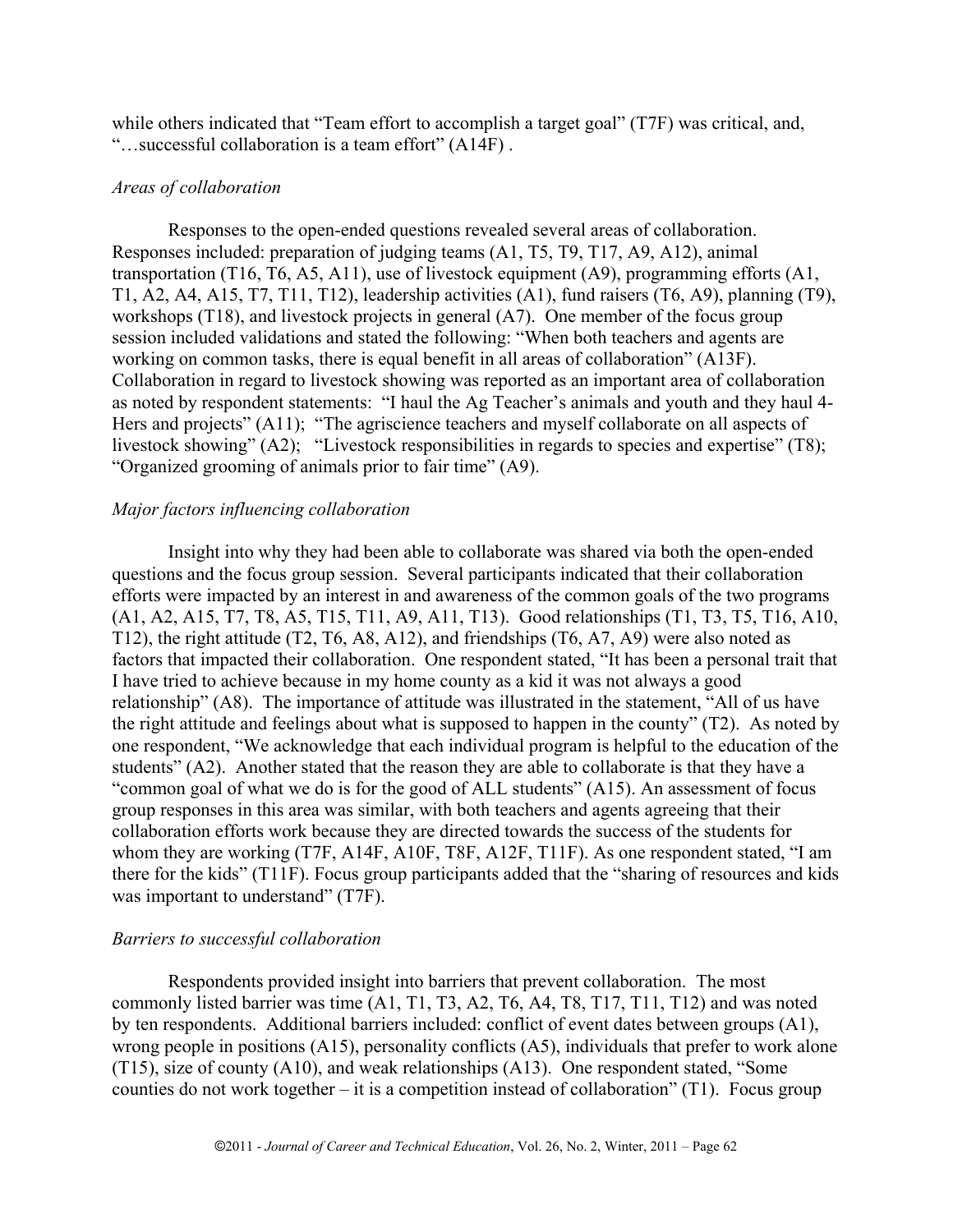respondents added lack of communication (T11F, T10F), fear of change (T7F), and inexperience in understanding the benefits of collaboration (A3F) as examples of barriers. As shared by one respondent, "People getting caught up in their own deal" (T10F) can prevent successful collaboration due to the lack of communication that takes place.

Guided questions in the focus group session identified specific settings of programs and experiences of participants when considering barriers to collaboration. When distances between agents and teachers were larger due to rural location, collaboration was more difficult (T11F, A14F). However, in dense urban areas with a number of schools for one agent to serve, collaboration was identified as being difficult as well (A10F). One focus group participant went on to state that "[With] 23 school districts and over 100 agriculture teachers, sometimes I don't even get to know all the teachers in my area before they move on and another comes in"(A10F). Thus, turnover in position was revealed as an additional barrier to collaboration.

### **Conclusions & Implications**

Based on the findings of this study, both agriculture science teachers and Extension agents in [state] see collaboration as both a necessity and a benefit, not only for each group of adults, but most importantly for the children involved in each youth organization. Agents and teachers reported collaboration as a method of building lasting professional relationships as well as personal friendships which will further strengthen collaboration efforts. The areas articulated by Mattessich and Monsey (1992) that can influence collaboration in regard to environment, communication, purpose, and resources were identified by the respondents as influencing collaboration; however, the areas of membership characteristics and process/structure were not as evident in these findings.

#### *Definitions of collaboration*

Based on the finding that respondents share similar views regarding the definition for collaboration, it was concluded that agriculture science teachers and Extension agents in [state] who are perceived as collaborating recognize the importance of the team effort needed for successful collaboration. The implication exists that if others had a better understanding of what it means to collaborate, collaboration efforts could increase.

#### *Areas of collaboration*

Based on the areas of collaboration identified by respondents (i.e., preparation of judging teams, livestock projects, programming efforts, leadership activities, workshops, and planning efforts), it was concluded that "need" plays a key role in facilitating collaboration. Each of the areas mentioned in regard to collaboration serve a specific need at the individual level. Implications exist for leadership striving to encourage collaboration through joint efforts that meet well-defined needs of both groups.

## *Major factors influencing collaboration*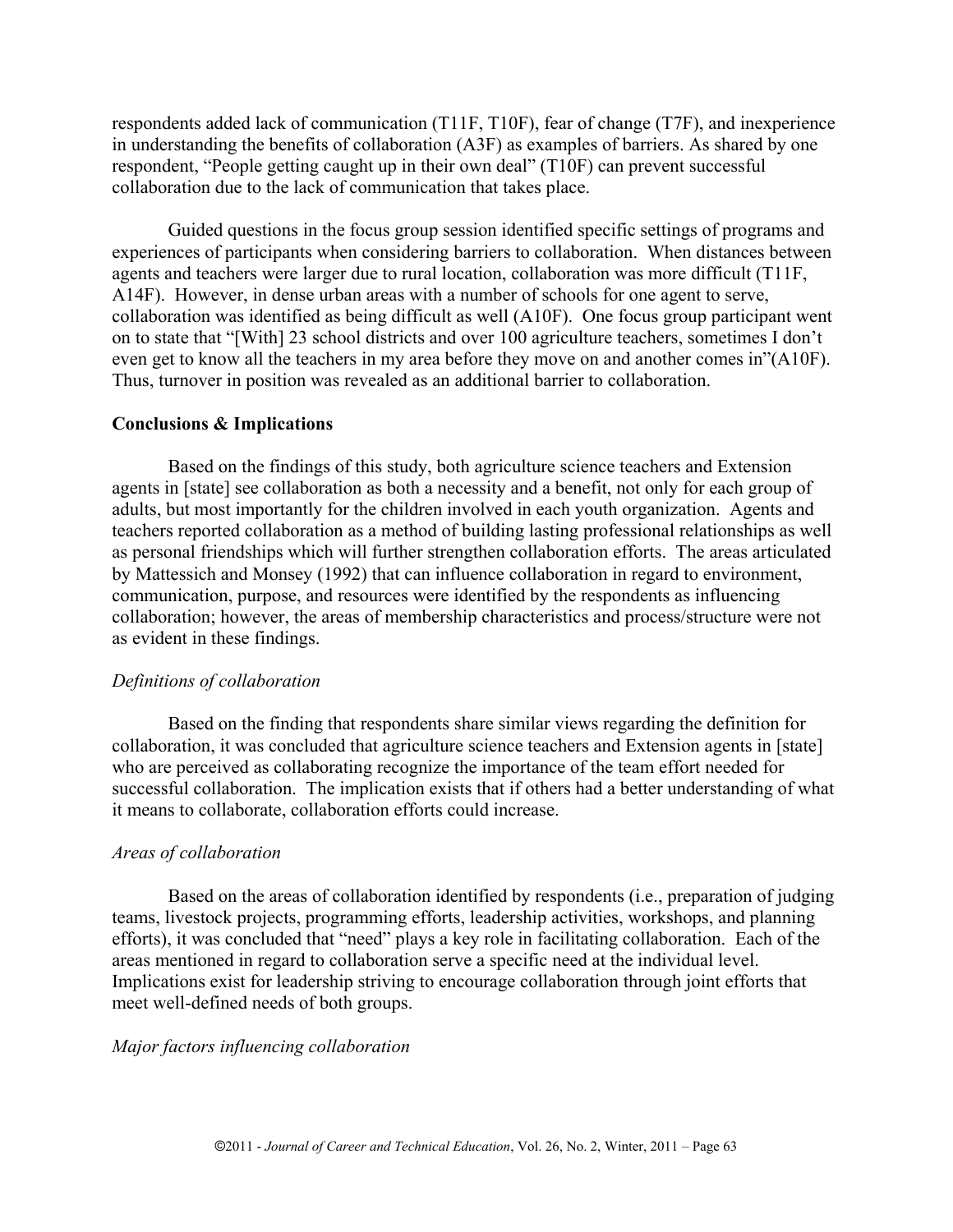An important finding of this study related to the "awareness of common goals" expressed by respondents from both groups studied. It was concluded that this awareness is influential in encouraging collaboration. When teachers and agents can work together, there is a greater opportunity to build relationships and collaborate professionally. The finding that characteristics such as "good relationships," "the right attitude," and "friendships" lead to improved collaboration is not surprising. However, it was concluded that facilitation of collaboration is one that requires a personal touch and is something that cannot be mandated but rather encouraged through the development of relationships and increased understanding.

### *Barriers to successful collaboration*

Although agents and teachers see collaboration as important and beneficial, these individuals also see barriers to collaborating and roadblocks to the progress of establishing positive working relationships. Teachers and agents reported "time to collaborate" as the most significant barrier to successful collaboration. Additionally, when agents or teachers are located too far away from one another or when there are multiple schools in a county, collaboration efforts among groups is jeopardized or simply does not occur. For some, there is a lack of willingness to work together, and for others, competing to attract the brightest children to their program can cause collaboration efforts to fail. Realistically, not much can be done in regard to time and personality; however, it was concluded that it is critical to recognize the role that these elements play in collaboration so that appropriate actions can be put in place to support collaboration efforts.

#### **Recommendations**

Based on these conclusions, several recommendations for successful collaboration can be made utilizing the feedback from both agents and teachers. Ricketts and Place (2005) explored individual perceptions of cooperation and, based on their findings, recommended activities such as joint preparation activities and educational activities for agents and teachers to learn about each other's professions. The findings of this study further support this recommendation. Career and Technical Education leaders would benefit from creating activities that introduce the benefit of each group and how each group can complement the others' efforts.

It is further recommended that leaders among both groups investigate scheduling similar activities such as livestock shows, workshops and general meetings in ways that benefit both groups. At times that would mean scheduling activities in a way that would not conflict with the other group, and at other times that would mean purposefully scheduling activities together in order to encourage collaborative efforts. These actions could promote working relationships and shared interests among agents and teachers. A recognition of scheduling of activities not only promotes professional working relationships and possible friendships, it aides in alleviating the amount of time an agent or teacher has to complete particular tasks at hand and also recognizes the role of those involved in each organization. These actions might also be able to address the issues shared regarding "lack of time."

An additional recommendation relates to in-services or workshops specific to the topic of collaborating with one another for incoming agents and teachers. Training on the benefits of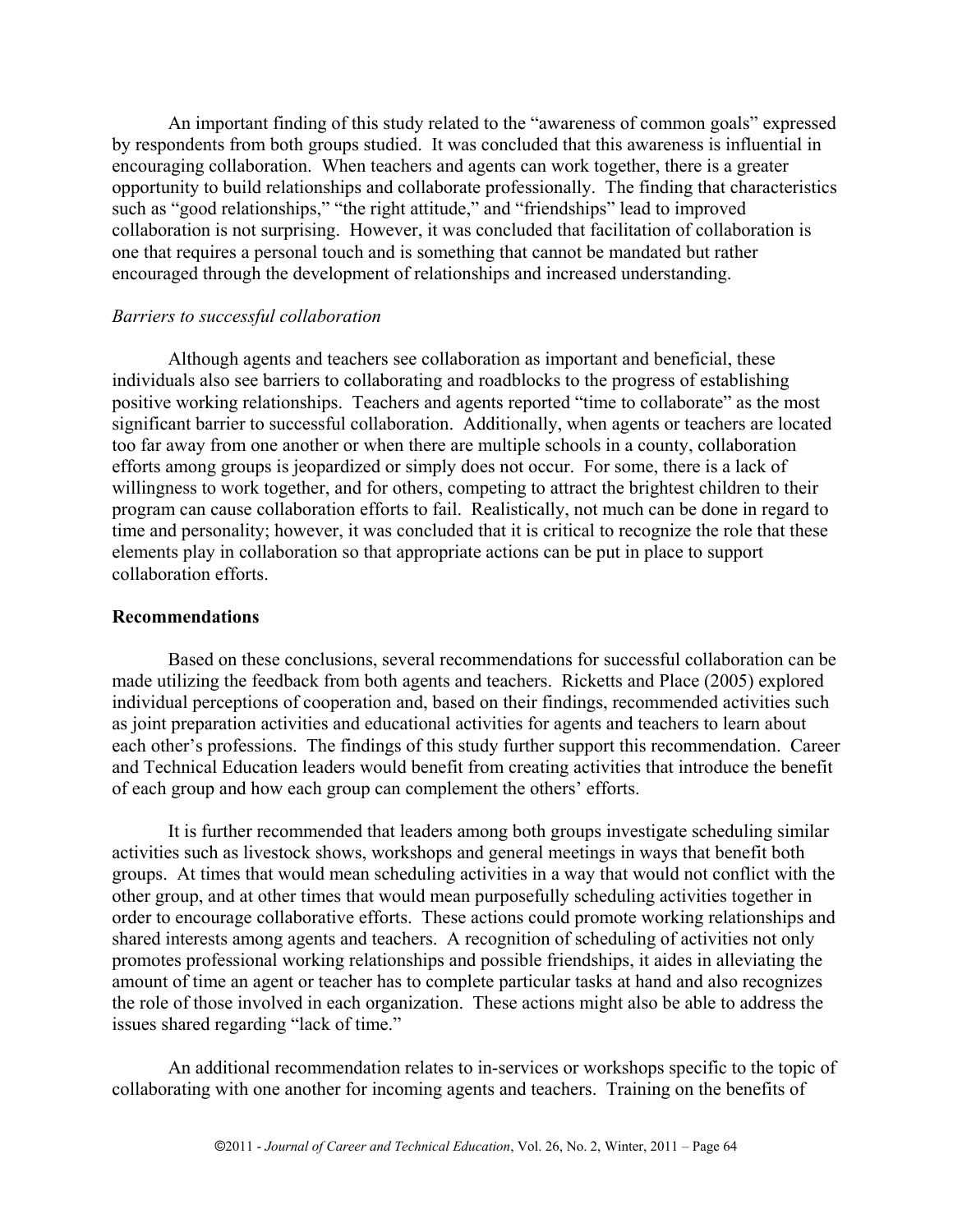collaborating could be emphasized to help teachers and agents further embrace the concept. During said training, introductions to agents and teachers in the counties that individuals will be working in could serve to speed up the process of getting to know the existing community of agents and teachers. In addition, current collaboration efforts could be shared to further the understanding of the working community already in place.

Recognizing successful collaboration efforts at county meetings, teacher meetings or banquets can also help promote collaboration among agents and teachers. It is therefore also recommended that leaders within these organizations schedule events or seek out appropriate times to recognize positive collaboration efforts or programs that further promote successful work among the organizations. Perhaps developing a method of tracking achievement in collaboration would further promote individuals involvement in collaborating with other agriculture teachers or Extension agents. At a time when budgets are tight and staff numbers are low, the field of Career and Technical Education can benefit from an increased focus on collaboration.

### **REFERENCES**

- Agranoff, R., & Lindsay, V. (1983). Intergovernmental Management: Perspectives from Human Services Problem Solving at the Local Level. *Public Administration Review, 43*(3), 227- 237.
- Anamuah-Mensah, J., Asabere-Ameyaw, A., & Dennis, S. (2007). Bridging the gap: Linking school and the world of work in Ghana. *Journal of Career and Technical Education, 23*(1), 133-152. Retrieved from http://scholar.lib.vt.edu/ejournals/JCTE/v23n1/ olawrence.html
- Brewer, E., & McMahan-Landers, J. (2003). The relationship between job stress and job satisfaction among industrial and technical teacher educators. *Journal of Career and Technical Education, 20*(1), 37-50. Retrieved from http://scholar.lib.vt.edu/ejournals/ JCTE/ v20n1/brewer.html
- Erlandson, D. A., Harris, E. L., Skipper, B. L., & Allen, S. D. (1993). *Doing naturalistic inquiry: A guide to methods*. London, England: SAGE Publications.
- Goddard, Y. L., Goddard, R. D., & Tschannen-Moran, M. (2007). A theoretical and empirical investigation of teacher collaboration for school improvement and student achievement in public elementary schools. *Teachers College Record, 109*(4), 877-896.
- Harbin, G., Eckland, J., Gallagher, J., Clifford, R., & Place, P. (1991) *State Policy Development for P. L. 99-457, Part H: Initial Findings from Six Case Studies* (ED333700). Retrieved from the National Institute of Education, Education Resources Information Center (ERIC) website: http://www.eric.ed.gov/PDFS/ED333700.pdf.
- Kruger, A. C. (1993). Peer collaboration: Conflict, cooperation, or both? *Social Development, 2*(3), 165-182.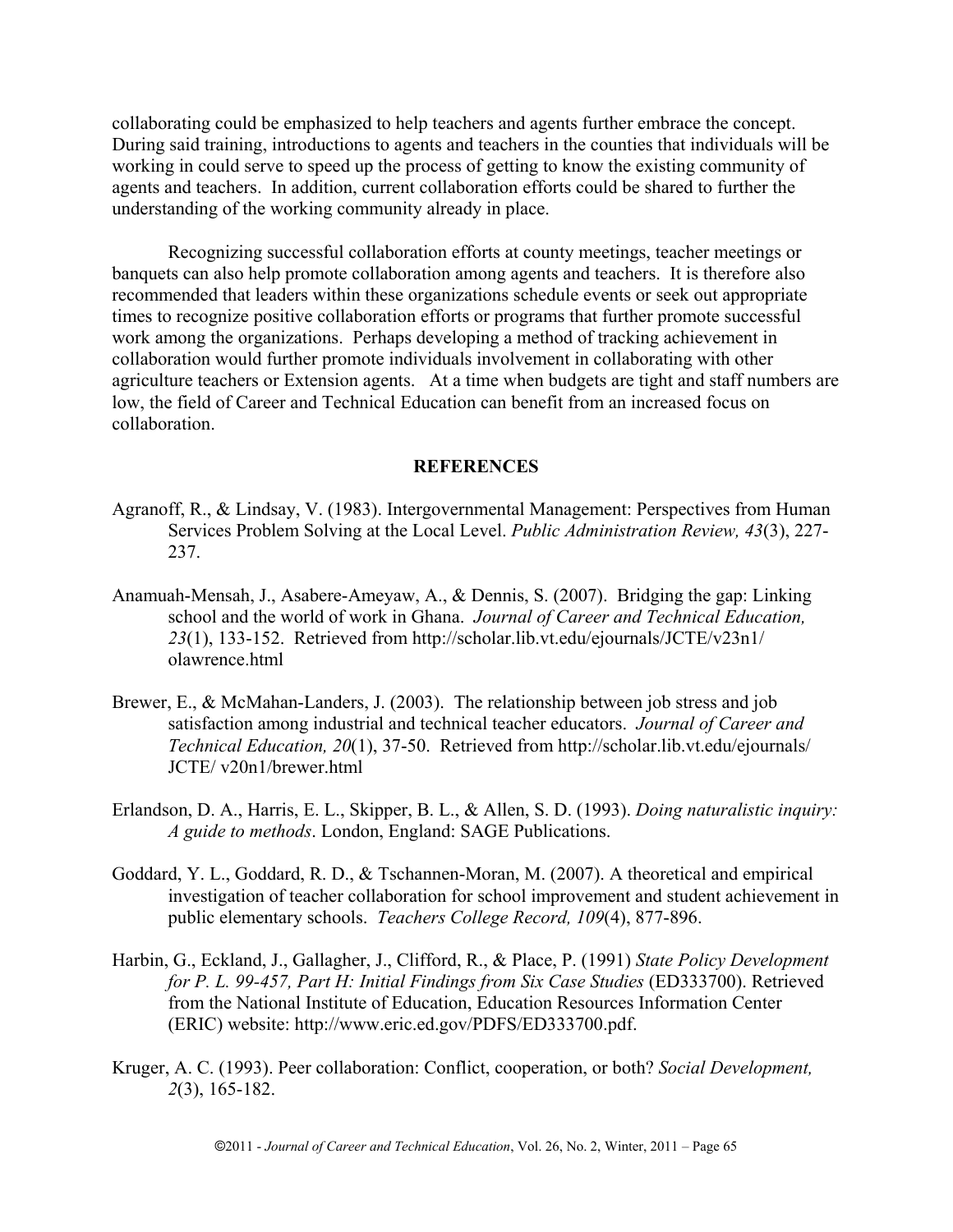- O'Lawrence, H. (2007). A case study report of a comprehensive benchmarking review of the status of vocational education students in California: Building a new relationship between community colleges and the California State University system. *Journal of Career and Technical Education, 23*(1), 85-96. Retrieved from http://scholar.lib.vt.edu/ejournals/ JCTE/ v23n1/ olawrence.html
- Margolis, L. H., & Runyan, C. W. (1998). Understanding and reducing barriers to collaboration by academics with agencies and community organizations: A commentary. *Injury Prevention*, *4*, 132-134.
- Mattessich, P. W., & Monsey, B. R. (1992). *Collaboration: What makes it work: A review of research literature on factors influencing successful collaboration.* Minnesota: Amherst H. Wilder Foundation.
- Mentzer, J. T. (Ed.). (2001). *Supply Chain Management*. Thousand Oaks, California: Sage Publications, Inc.
- Moore, G. E. (1988). The involvement of experiment stations in secondary agricultural education: 1887-1917. *Agricultural History, 62*(2), 164-176.
- Nestor, P. I., & Leary, P. (2000). The Relationship Between Tenure and Non-Tenure Track Status of Extension Faculty and Job Satisfaction. *Journal of Extension, 38*(4) Retrieved from http://www.joe.org/joe/2000august/index.php
- Patton, M. Q. (2002). *Qualitative Research & Evaluation Methods (3rd ed.)*. Thousand Oaks, CA: Sage Publications.
- Ricketts, K. G., & Place, N. T. (2005). Cooperation between secondary agricultural educators and extension agents. *Journal of Extension*, *43*(6). doi: 6FEA6
- Rist, R. C., Hamilton, M. A., Holloway, W. B., Johnson, S. D., & Wiltberger, H. E. (1980). *Patterns of Collaboration: The CETA/School Linkage. An Analysis of Inter-Institutional Linkages Between Education and Employment Training Organizations* (Interim Report #4). Retrieved from National Institute of Education, Education Resources Information Center (ERIC) website: http://eric.ed.gov/PDFS/ED224901.pdf.
- Schulz-Zander, R., Büchter, A., & Dalmer, R. (2002). The role of ICT as a promoter of students' cooperation. *Journal of Computer Assisted Learning, 18*(4), 438-448. doi: 10.1046/j.0266-4909.2002.002.x
- Shachar, H., & Shmuelevitz, H. (1997). Implementing cooperative learning, teacher collaboration and teachers' sense of efficacy in heterogeneous junior high schools. *Contemporary Educational Psychology*, *22*, 53-72.